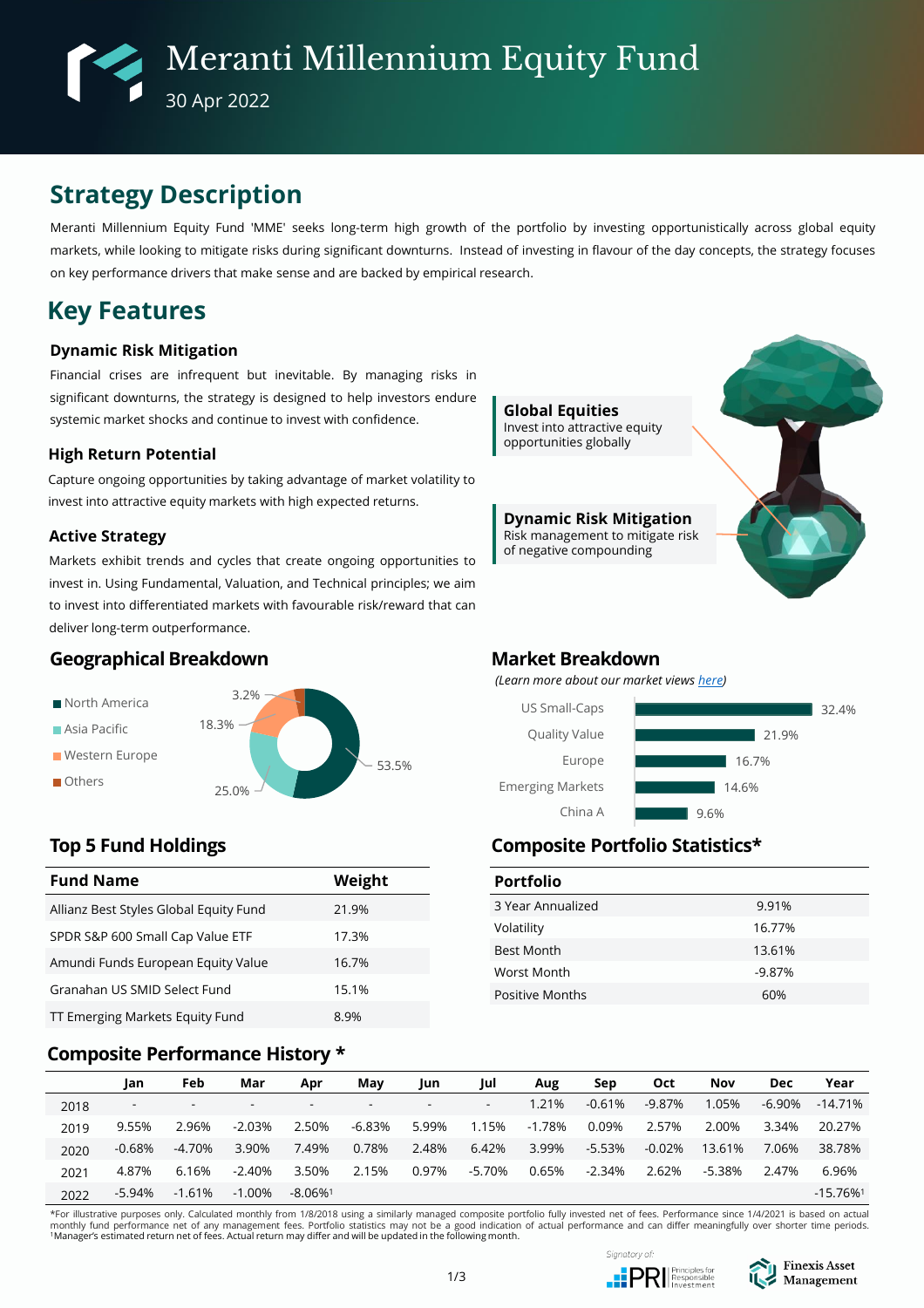# **Market & Portfolio Developments**

#### **Market Review**

April saw declines across equity and bond markets. Notably, previously resilient segments (such as Brazil and Energy equities) were in the red with US equities being one of the worse performing markets this year. Bonds were not spared either having recorded their worst month on record.

### **Main Contributors 'What did well?'**

Our **Healthcare** and **Quality Value equities** continued to prove valuable as part of our Stability Theme, having cushioned portfolio volatility and displayed stronger resilience to declines as compared to harder hit sectors such as technology and financials. Such are the benefits of True Diversification and highlighting the advantage of structuring portfolios across different favourable themes at any one time.

### **Main Detractors 'What underperformed?'**

**Emerging Market (EM) equities** detracted from overall performance led by China names as uncertainty around 'Zero-Covid' restrictions remained. We are cautiously optimistic that better valuations, coupled with accommodative monetary and fiscal policies will be supportive for China and the broader EM markets going forward. **US Small-Caps** also saw declines around the high-growth segments amid a broader 'growth' sell-off in view of the Fed rate hikes.

### **Market Outlook**

Questions surrounding the possibility of further decline and market crashes are naturally surfacing as we go through a period of extended declines. Here we remind investors that our Risk Mitigation strategy is in place to protect against significant market crashes that has the biggest negative impact to investors wealth. Accordingly, April's relatively moderate decline e.g. S&P 500 -8.7% did not trigger our 'airbag' - as a reminder, protection strategies that are designed to make small amounts of money with a high degree of certainty when the market is down are not cost effective, as most lose money over time. We continue to focus on maximizing protection during real crashes that are difficult to recover from, and remain optimistic that our FVT process will reward patient and bold (buy-the-dip) investors over the long-run.

### **Fund Details**

| ltem                                                          | <b>Class A</b>                                | <b>Class B</b>                 |  |  |  |  |
|---------------------------------------------------------------|-----------------------------------------------|--------------------------------|--|--|--|--|
| Currency                                                      | SGD, USD                                      |                                |  |  |  |  |
| ISIN (SGD Class)                                              | SGXZ32206252<br>(Distribution)                | SGXZ53567772<br>(Accumulation) |  |  |  |  |
| ISIN (USD Class)                                              | SGXZ35636000<br>(Distribution)                | SGXZ56727852<br>(Accumulation) |  |  |  |  |
| Projected Distribution <sup>2</sup>                           | 4% p.a.                                       |                                |  |  |  |  |
| Min. Subscription                                             | SGD 500,000<br>USD 400,000                    | SGD 50,000<br>USD 40,000       |  |  |  |  |
| Account Opening Fee <sup>3</sup><br>(One-time)                | SGD 4,000<br>USD 3,000                        | SGD 4,000<br>USD 3,000         |  |  |  |  |
| Min.<br>Subsequent<br>Subscription                            | SGD 15,000<br>USD 10,000                      | SGD 15,000<br>USD 10,000       |  |  |  |  |
| <b>Redemption Fees</b>                                        |                                               |                                |  |  |  |  |
| 1st Year of Investment                                        |                                               | 3%                             |  |  |  |  |
| 2nd Year of Investment                                        |                                               | 2%                             |  |  |  |  |
| 3rd Year of Investment                                        |                                               | 1%                             |  |  |  |  |
| 4th Year Onwards                                              |                                               | 0%                             |  |  |  |  |
| Management Fee                                                | 1.78%                                         | 0%                             |  |  |  |  |
| Performance Fee <sup>4</sup>                                  | 0%                                            | 20%                            |  |  |  |  |
| <b>Fund Name</b>                                              | Meranti Capital VCC<br>Millennium Equity Fund |                                |  |  |  |  |
| Dealing Frequency                                             | Monthly                                       |                                |  |  |  |  |
| <b>Base Currency</b>                                          | <b>USD</b>                                    |                                |  |  |  |  |
| <b>Inception Date</b>                                         | 1 April 2021                                  |                                |  |  |  |  |
| <b>Fund Domicile</b>                                          | Singapore                                     |                                |  |  |  |  |
| <b>Investment Manager</b>                                     | <b>Finexis Asset Management</b>               |                                |  |  |  |  |
| Fund Administrator<br><b>ASCENT Fund Services (Singapore)</b> |                                               |                                |  |  |  |  |
| Custodian<br><b>Standard Chartered Bank</b>                   |                                               |                                |  |  |  |  |
| Auditor                                                       | <b>KPMG LLP</b>                               |                                |  |  |  |  |
| <b>Broker</b>                                                 | Goldman Sachs (Asia) L.L.C.                   |                                |  |  |  |  |
| Legal Advisors                                                | <b>BTPLaw LLC</b>                             |                                |  |  |  |  |

<sup>2</sup>Please note that the distributions (if any) may be declared semi-annually based on the Investment Manager's discretion. If distributions are made, such distributions are not a forecast, indication or projection of the future performance of the Fund. <sup>3</sup>Waiver of account opening fees for investors through the platforms. <sup>4</sup>Charged on high water mark basis, with zero hurdle rate.

**About Meranti**: The Meranti fund series is named after the Meranti tree, which is native to Singapore and the region. It is a canopy and emergent tree; providing shade from its place at the top layer of a rainforest where sunlight is plentiful. To reach such great heights, the trees have a strong and wide system of roots to help provide stability while also gathering more nutrients. Likewise, Meranti funds were developed around a Dynamic Risk Mitigation process so that investors can invest with confidence and harvest the full potential of capital growth through market cycles.

**About FAM:** Finexis Asset Management is a Capital Markets Services (CMS) licensed fund management company established in Singapore, focusing on bringing institutional capabilities to private clients. The boutique set-up ensures that we are flexible, responsive and proactive. We embrace the latest technology and constantly improve our processes to complement our investment solutions. Constant evolution to fulfil our investor's needs is ingrained in our beliefs.

For professional and accredited investors only. For fund and sales related enquires please reach out to your finexis financial advisor representative or email us at [customer.service@finexisam.com](mailto:customer.service@finexisam.com)

#### **IMPORTANT NOTICE & DISCLAIMERS**

The information herein is given on a general basis without obligation and is strictly for information only. This publication is not an offer, solicitation, recommendation or advice to buy or sell any investment product, including any collective investment schemes or shares of companies mentioned within. Although every reasonable care has been taken to ensure the accuracy, timeliness<br>and objectivity of the information c howsoever caused, or for any decision or action taken based on views expressed or information in this publication. The value of shares values in the Fund and income there from (if any) may<br>fall or rise. Past performance i principal amount invested. Investors interested in the Fund should read the Private Placement Memorandum (PPM) and seek relevant professional advice before deciding whether to invest in<br>the Fund. Should you choose not to

Finexis Asset Management Pte. Ltd. (Company Registration No. 201525241K) [www.finexisam.com](http://www.finexisam.com/)